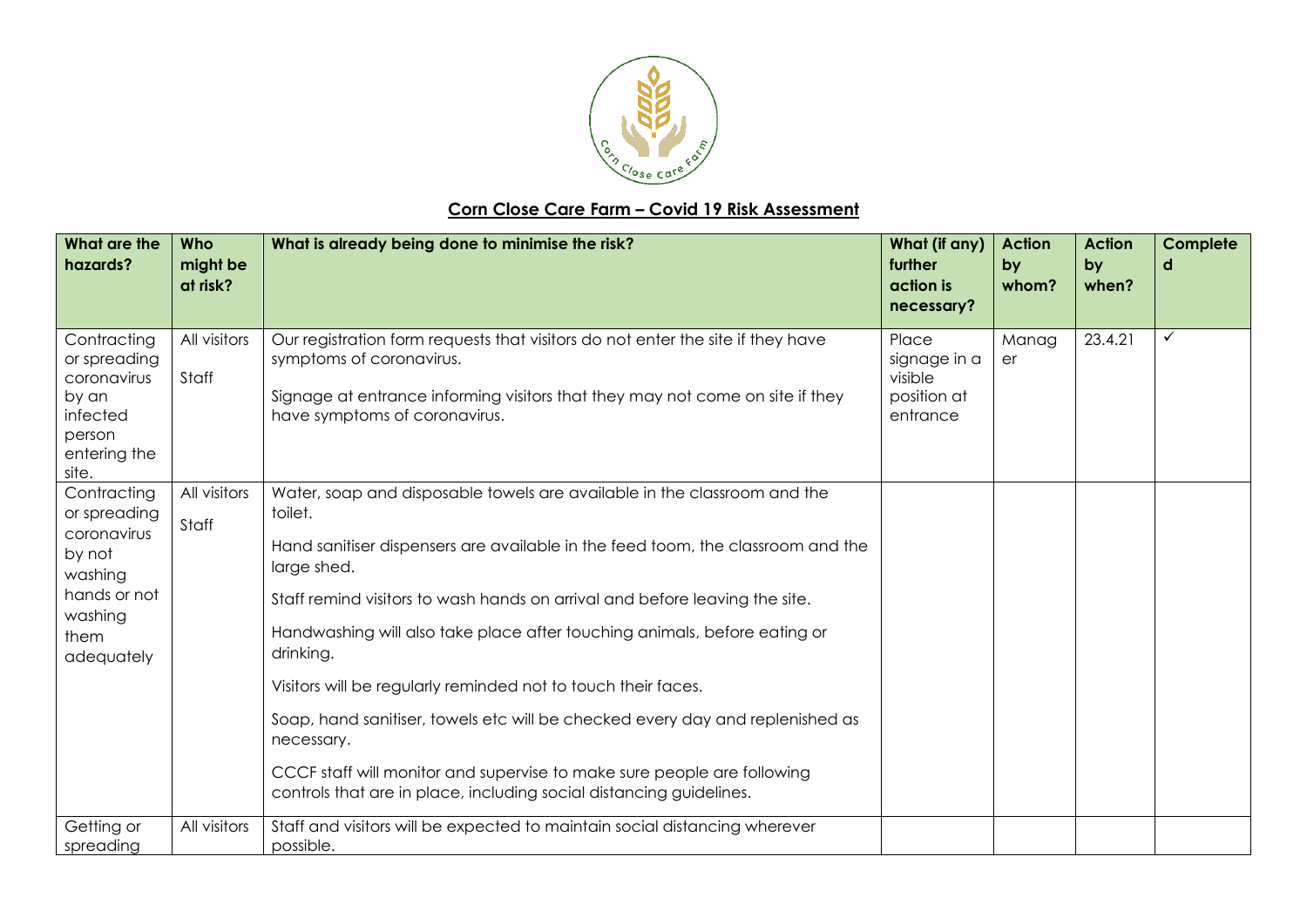| coronavirus   | Staff        |                                                                                    |              |       |         |              |
|---------------|--------------|------------------------------------------------------------------------------------|--------------|-------|---------|--------------|
| in commonly   |              | Lockdown rules on group sizes and people from different households meeting         |              |       |         |              |
| used or high  |              | will be followed.                                                                  |              |       |         |              |
| traffic areas |              |                                                                                    |              |       |         |              |
|               |              | Most activities will be outside, but if an activity has to take place inside and   |              |       |         |              |
|               |              | social distancing and/or adequate ventilation cannot be maintained, face           |              |       |         |              |
|               |              | coverings will be worn and the activity will be kept to less than 15 minutes in    |              |       |         |              |
|               |              | duration. Interactions will be side-to-side, rather than face-to-face wherever     |              |       |         |              |
|               |              | possible.                                                                          |              |       |         |              |
|               |              | Doors in the classroom will be kept open to allow good ventilation.                |              |       |         |              |
|               |              |                                                                                    |              |       |         |              |
|               |              | Individuals from different households will not be permitted to enter the toilet at |              |       |         |              |
|               |              | the same time, apart from for the purposes of intimate care. The visiting          |              |       |         |              |
|               |              | organisation's protocol regarding coronavirus precautions when giving intimate     |              |       |         |              |
|               |              | care will be followed.                                                             |              |       |         |              |
|               |              |                                                                                    |              |       |         |              |
|               |              | Door handles, appliances, toilet area and work surfaces will be wiped down at      |              |       |         |              |
|               |              | least three times a day and between groups.                                        |              |       |         |              |
|               |              | Equipment will be cleaned by the CCCF group leader before being used by            |              |       |         |              |
|               |              | another group.                                                                     |              |       |         |              |
|               |              |                                                                                    |              |       |         |              |
|               |              | The number of people on site will be limited, depending on households, age         |              |       |         |              |
|               |              | and current lockdown guidance.                                                     |              |       |         |              |
|               |              |                                                                                    |              |       |         |              |
|               |              | Face coverings can be worn if wanted, particularly in the classroom.               |              |       |         |              |
|               |              |                                                                                    |              |       |         |              |
|               |              | Records will be kept of any close contact.                                         |              |       |         |              |
|               |              | CCCF staff will monitor and supervise to make sure people are following            |              |       |         |              |
|               |              | controls that are in place, including social distancing guidelines.                |              |       |         |              |
| Getting or    | All visitors | Door handles, appliances, toilet area and work surfaces will be wiped down at      | Display      | Manag | 23.4.21 | $\checkmark$ |
| spreading     |              | least three times a day and between groups.                                        | signage in   | er    |         |              |
| coronavirus   | Staff        |                                                                                    | kitchen area |       |         |              |
| by not        |              | Equipment will be cleaned by the CCCF group leader before being used by            | to inform    |       |         |              |
| cleaning      |              | another group.                                                                     | users to     |       |         |              |
| surfaces and  |              |                                                                                    | clean        |       |         |              |
| equipment.    |              | Disposable towels are available.                                                   | appliances   |       |         |              |
|               |              |                                                                                    | and          |       |         |              |
|               |              | Doors (except fire doors) will be left open whenever possible to avoid touching    | surfaces     |       |         |              |
|               |              | handles.                                                                           | after use.   |       |         |              |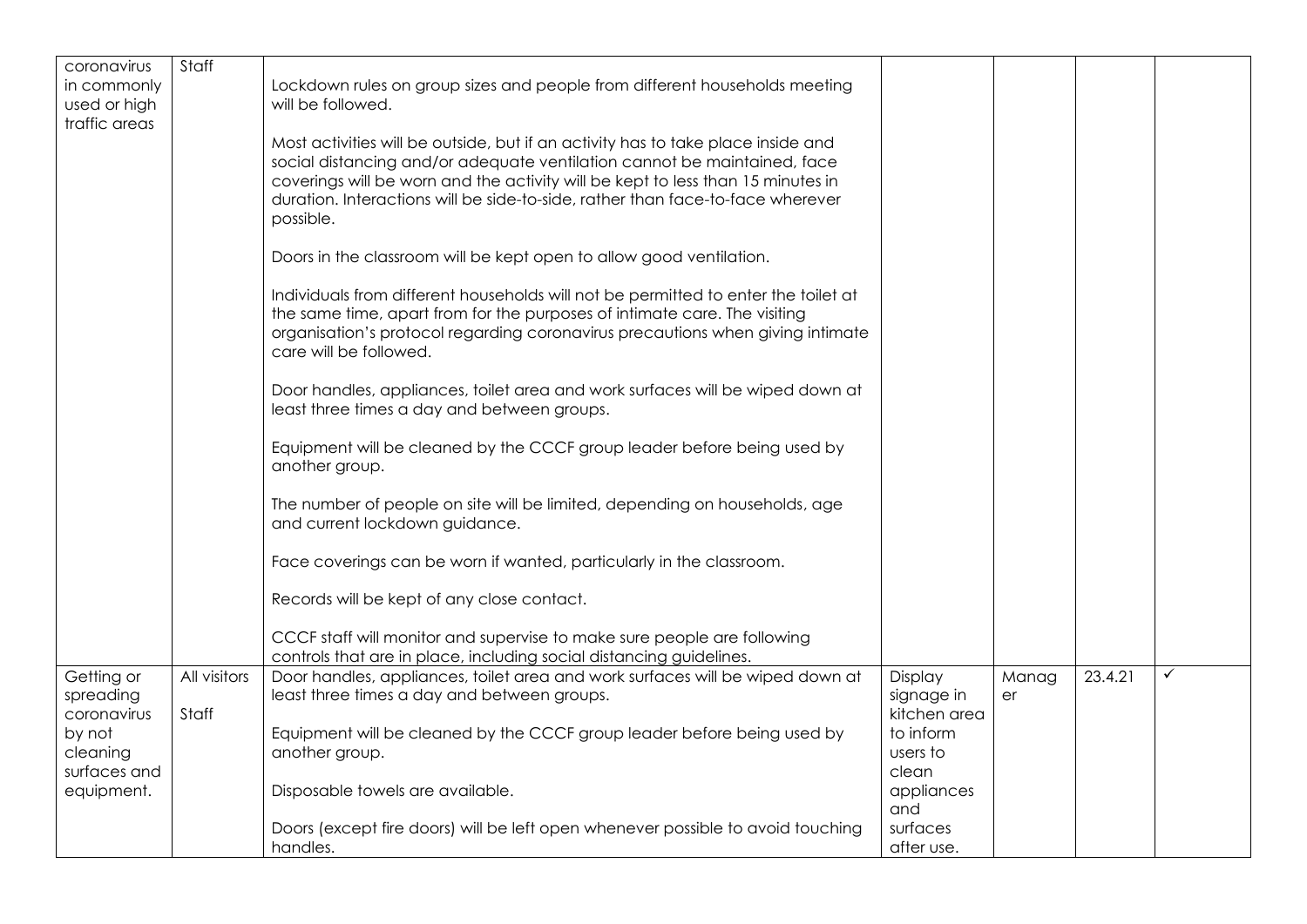|                                       | Surfaces will be kept clear to make it easier to clean and reduce the likelihood<br>of contaminating objects.<br>Pedal bins are provided for waste disposal.                                                         |                                  |       |         |   |
|---------------------------------------|----------------------------------------------------------------------------------------------------------------------------------------------------------------------------------------------------------------------|----------------------------------|-------|---------|---|
|                                       | Bins will be emptied daily, or more often if necessary.                                                                                                                                                              |                                  |       |         |   |
|                                       | If someone develops symptoms of coronavirus, the classroom will be<br>evacuated and they will be isolated in the classroom with the doors open and<br>will be supervised by a member of CCCF staff standing outside. |                                  |       |         |   |
|                                       | Anyone with coronavirus symptoms will leave the premises as soon as possible<br>or a member of CCCF staff will contact emergency contact to arrange<br>collection from site.                                         |                                  |       |         |   |
|                                       | The classroom will be thoroughly cleaned by CCCF staff after the person has<br>left and before anyone else enters. If possible, the classroom will be<br>quarantined for 72 hours after a positive case.             |                                  |       |         |   |
|                                       | CCCF staff will monitor and supervise to make sure people are following<br>controls that are in place, including social distancing guidelines.                                                                       |                                  |       |         |   |
|                                       | Cleaning products will be kept in the wall cupboard in the classroom. CCCF<br>staff will monitor supplies.                                                                                                           |                                  |       |         |   |
|                                       | Additional supplies of cleaning products will be kept in the barn away from<br>areas that visitors can access. Stock levels will be checked daily and<br>replenished as necessary by CCCF staff.                     |                                  |       |         |   |
| Contracting                           | Visitors will spend the majority of the time outside and in small groups.                                                                                                                                            | Display                          | Manag | 26.4.21 | ✓ |
| or spreading<br>coronavirus<br>by not | Most activities will take place outside.                                                                                                                                                                             | social<br>distancing<br>signage. | er    |         |   |
| maintaining                           | Social distancing will be maintained wherever possible, but if an activity has to                                                                                                                                    |                                  |       |         |   |
| social<br>distancing                  | take place inside and social distancing and/or adequate ventilation cannot be<br>maintained, face coverings will be worn and the activity will be kept to less                                                       |                                  |       |         |   |
|                                       | than 15 minutes in duration. Interactions will be side-to-side, rather than face-to-<br>face wherever possible.                                                                                                      |                                  |       |         |   |
|                                       | The number of people on site will be limited, depending on households, age<br>and current lockdown guidance.                                                                                                         |                                  |       |         |   |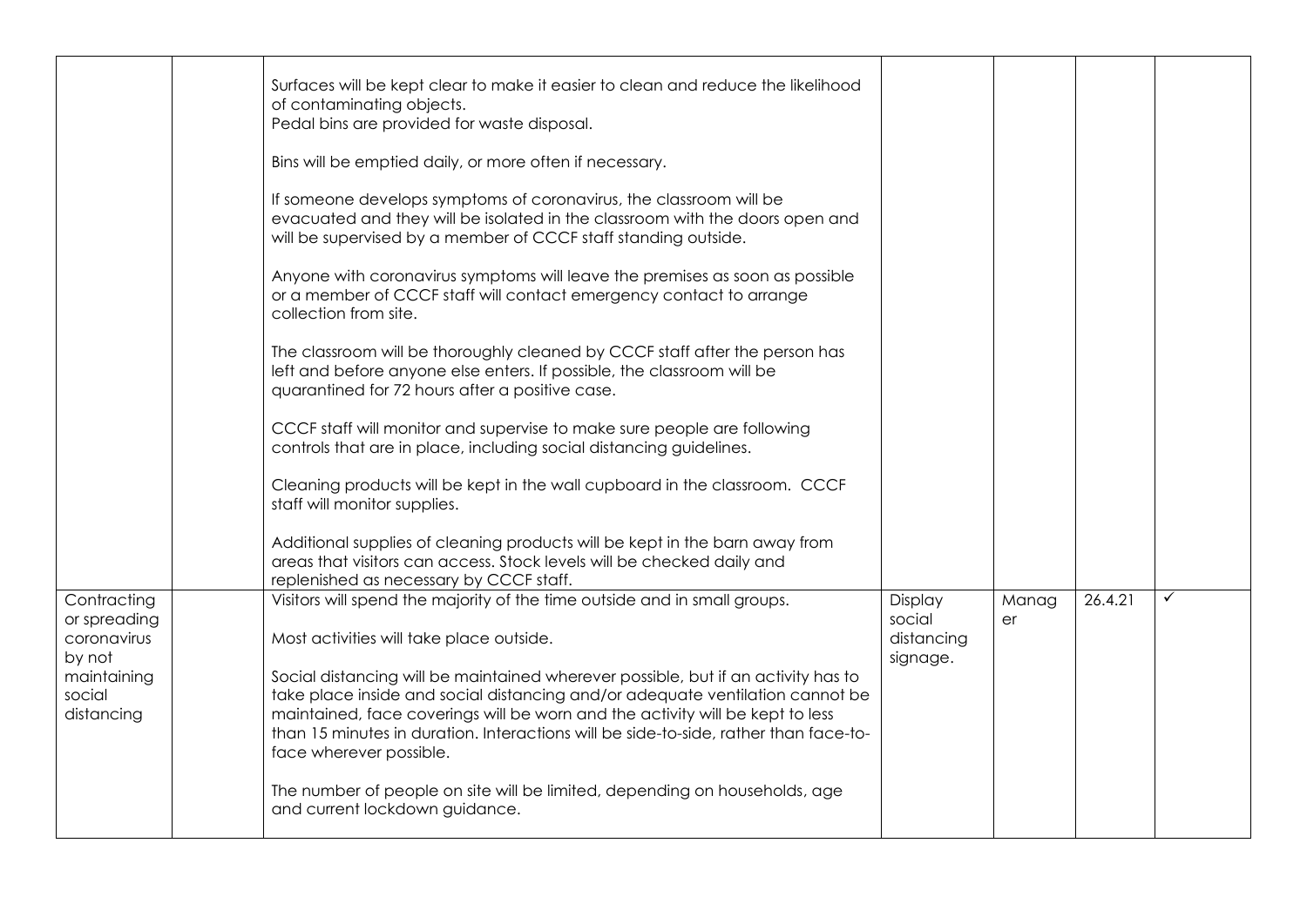| Poorly<br>ventilated<br>spaces<br>leading to<br>risks of<br>coronavirus<br>spreading                                                                                               |                                                                                                                | Breaks will be taken outside when possible and staggered if the weather is not<br>conducive to outdoor eating.<br>CCCF staff will monitor and supervise to make sure people are following controls<br>that are in place, including social distancing guidelines.<br>Most activities will take place outside.<br>If an activity is taking place inside – eg in the classroom or workshop – doors will<br>be open                                                                                                                                                                                                                                                                                                                                                             |                                                                                                                                                             |        |                        |  |
|------------------------------------------------------------------------------------------------------------------------------------------------------------------------------------|----------------------------------------------------------------------------------------------------------------|-----------------------------------------------------------------------------------------------------------------------------------------------------------------------------------------------------------------------------------------------------------------------------------------------------------------------------------------------------------------------------------------------------------------------------------------------------------------------------------------------------------------------------------------------------------------------------------------------------------------------------------------------------------------------------------------------------------------------------------------------------------------------------|-------------------------------------------------------------------------------------------------------------------------------------------------------------|--------|------------------------|--|
| Increased<br>risk of<br>infection<br>and<br>complicatio<br>ns for<br>visitors/staff<br>who are<br>clinically<br>extremely<br>vulnerable<br>and workers<br>in higher-risk<br>groups | High risk<br>groups<br>Clinically<br>vulnerabl<br>e people<br>Extremely<br>clinically<br>vulnerabl<br>e people | Staff/volunteers should inform the manager if they are in one of these<br>categories.<br>Visitors in high-risk groups should delay their visit until further lockdown easing is<br>in place and risks of infection are lower.<br>https://www.gov.uk/government/publications/guidance-on-shielding-and-<br>protecting-extremely-vulnerable-persons-from-covid-19/guidance-on-shielding-<br>and-protecting-extremely-vulnerable-persons-from-covid-19                                                                                                                                                                                                                                                                                                                         | Check if a<br>potential<br>visitor is in a<br>high-risk<br>group,<br>clinically<br>vulnerable<br>or extremely<br>clinically<br>vulnerable<br>prior to visit | Manger | Ongoin<br>$\mathsf{G}$ |  |
| Person<br>developing<br>symptoms of<br>Covid 19<br>whilst on site                                                                                                                  |                                                                                                                | Any contacts of the person will be contacted and signposted to the following<br>government advice: https://www.gov.uk/government/publications/guidance-<br>for-contacts-of-people-with-possible-or-confirmed-coronavirus-covid-19-<br>infection-who-do-not-live-with-the-person/guidance-for-contacts-of-people-<br>with-possible-or-confirmed-coronavirus-covid-19-infection-who-do-not-live-with-<br>the-<br>person#:~:text=Do%20not%20go%20to%20work,they%20can%20stop%20self%2Di<br>solating<br>If someone develops symptoms of coronavirus, the classroom will be<br>evacuated and they will be isolated in the classroom with the doors open and<br>will be supervised by a member of CCCF staff standing outside. This member of<br>staff will wear a face covering. |                                                                                                                                                             |        |                        |  |